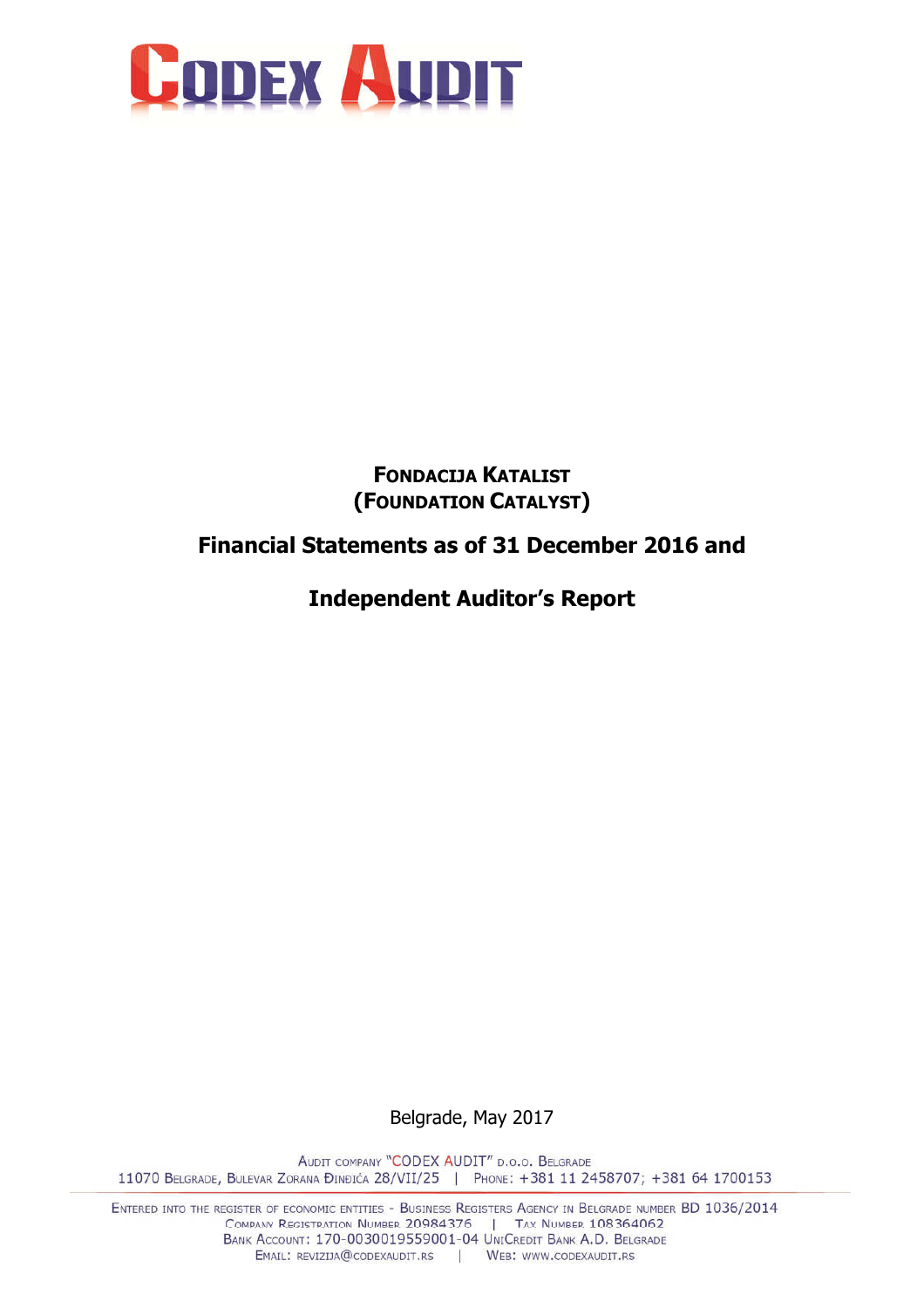## CONTENT

|                                          | PAGE    |
|------------------------------------------|---------|
| <b>INDEPENDENT AUDITOR'S REPORT</b>      | $1 - 2$ |
| <b>FINANCIAL STATEMENTS:</b>             |         |
| <b>INCOME STATEMENT</b>                  | 3       |
| <b>BALANCE SHEET</b>                     |         |
| <b>NOTES TO THE FINANCIAL STATEMENTS</b> | 5 - 14  |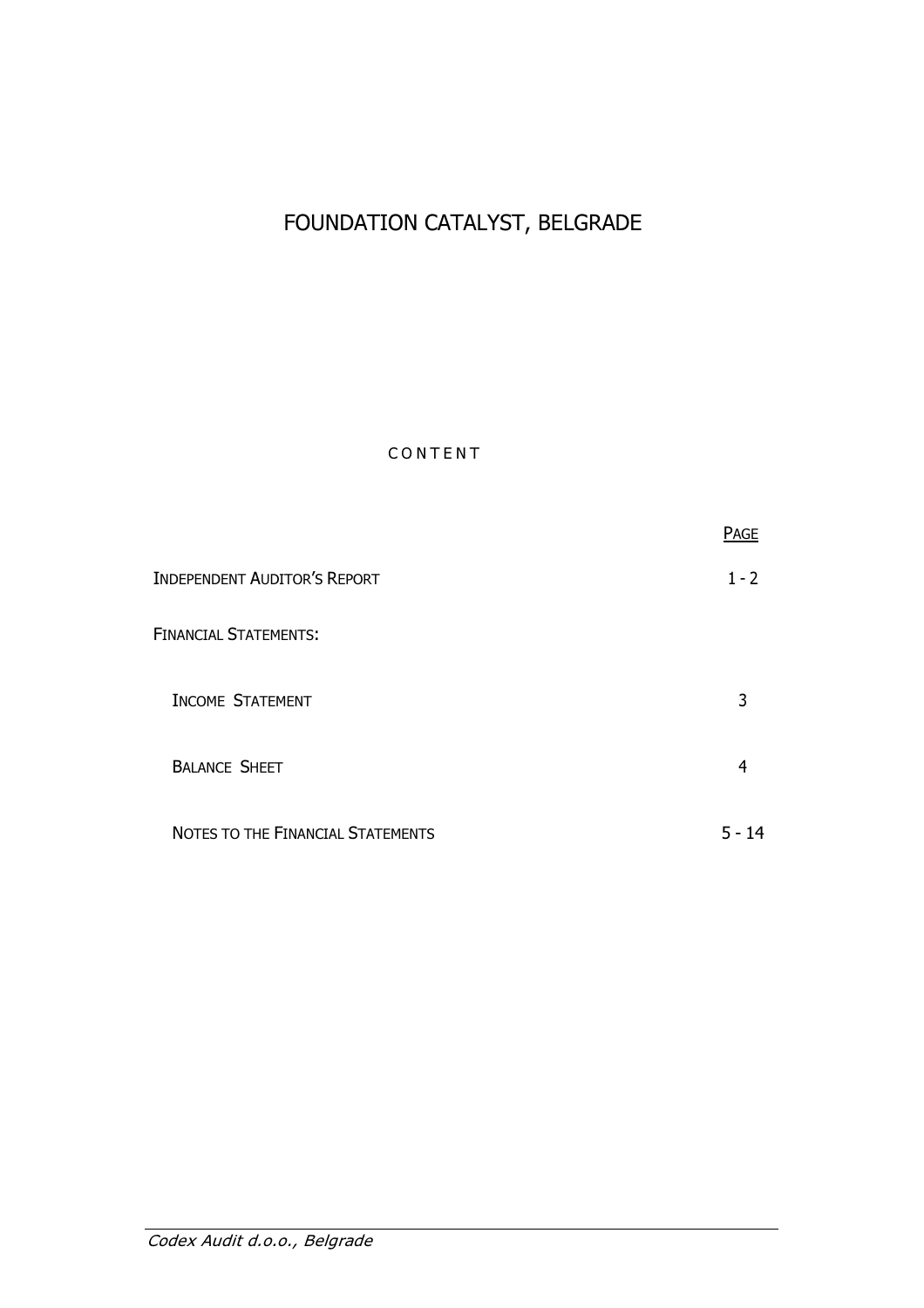

## INDEPENDENT AUDITOR'S REPORT

#### - To the Representative, Manager and the Managing Board of the Foundation Catalyst, Belgrade -

#### **Opinion**

We have audited the financial statements of the Foundation Catalyst, Belgrade ('the Foundation'), which comprise the statement of financial position as of December 31, 2016, and the statement of comprehensive income, for the year then ended, and notes to the financial statements, including a summary of significant accounting policies.

In our opinion, the accompanying financial statements present fairly, in all material respects, the financial position of 'the Foundation' as of December 31, 2016, and its financial performance for the year then ended in accordance with the accounting regulations of the Republic of Serbia.

#### Basis for Opinion

We conducted our audit in accordance with International Standards on Auditing (ISAs). Our responsibilities under those standards are further described in the Auditor's Responsibilities for the Audit of the Financial Statements section of our report. We are independent of the Association in accordance with the ethical requirements that are relevant to our audit of the financial statements in Republic of Serbia, and we have fulfilled our other responsibilities in accordance with these requirements. We believe that the audit evidence we have obtained is sufficient and appropriate to provide a basis for our opinion.

#### Responsibilities of Management for the Financial Statements

Management is responsible for the preparation of the financial statements in accordance with the accounting regulations of the Republic of Serbia and for such internal control as management determines is necessary to enable the preparation of financial statements that are free from material misstatement, whether due to fraud or error.

In preparing the financial statements, management is responsible for assessing the Association's ability to continue as a going concern, disclosing, as applicable, matters related to going concern and using the going concern basis of accounting unless management either intends to liquidate the Association or to cease operations, or has no realistic alternative but to do so.

#### Auditor's Responsibilities for the Audit of the Financial Statements

Our objectives are to obtain reasonable assurance about whether the financial statements as a whole are free from material misstatement, whether due to fraud or error, and to issue an auditor's report that includes our opinion. Reasonable assurance is a high level of assurance, but is not a guarantee that an audit conducted in accordance with ISAs will always detect a material misstatement when it exists. Misstatements can arise from fraud or error and are considered material if, individually or in the aggregate, they could reasonably be expected to influence the economic decisions of users taken on the basis of these financial statements.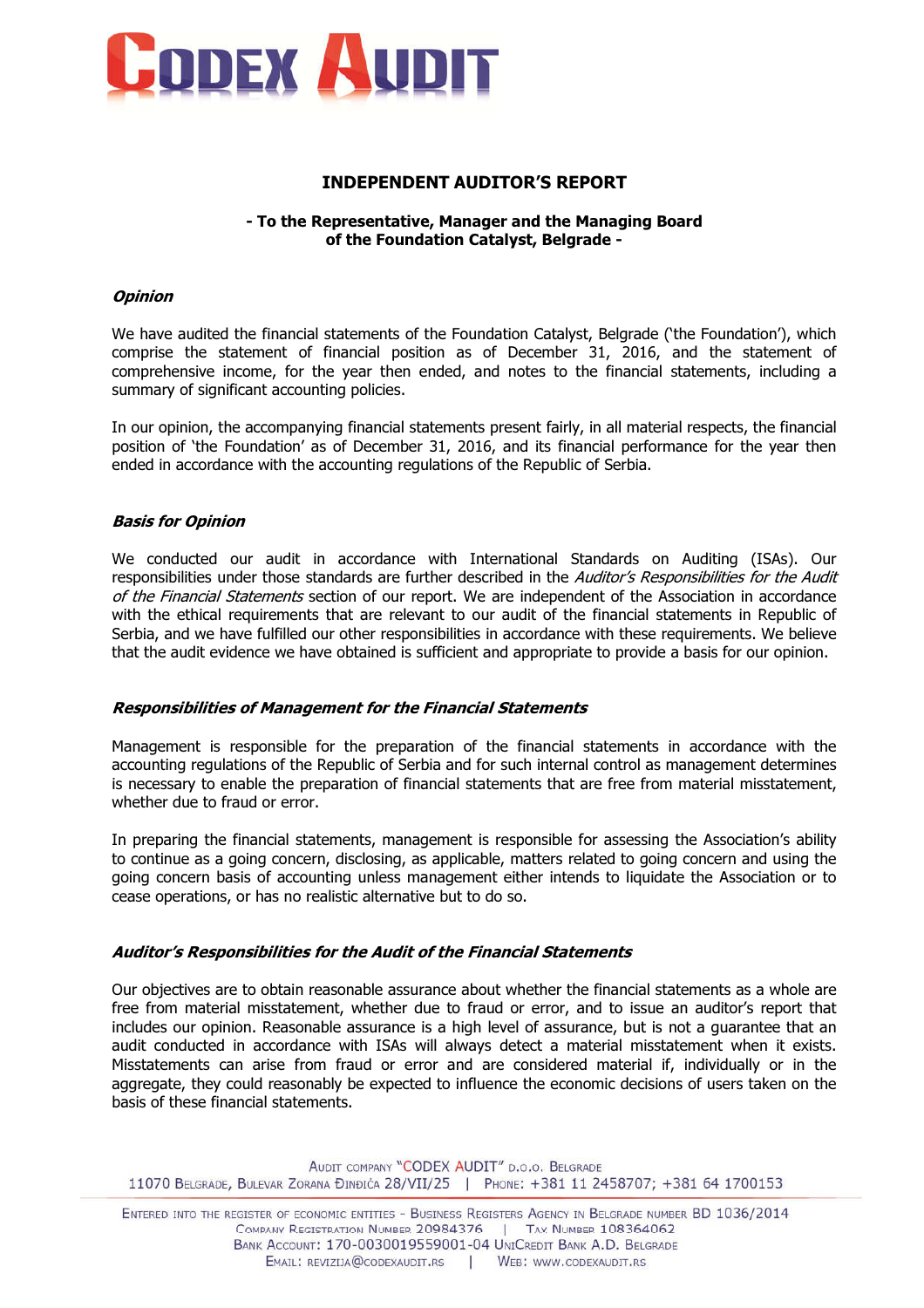# ODEX AUDIT

As part of an audit in accordance with ISAs, we exercise professional judgment and maintain professional skepticism throughout the audit. We also:

- Identify and assess the risks of material misstatement of the financial statements, whether due to fraud or error, design and perform audit procedures responsive to those risks, and obtain audit evidence that is sufficient and appropriate to provide a basis for our opinion. The risk of not detecting a material misstatement resulting from fraud is higher than for one resulting from error, as fraud may involve collusion, forgery, intentional omissions, misrepresentations, or the override of internal control;
- Obtain an understanding of internal control relevant to the audit in order to design audit procedures that are appropriate in the circumstances, but not for the purpose of expressing an opinion on the effectiveness of the Association's internal control;
- Evaluate the appropriateness of accounting policies used and the reasonableness of accounting estimates and related disclosures made by management;
- Conclude on the appropriateness of management's use of the going concern basis of accounting and, based on the audit evidence obtained, whether a material uncertainty exists related to events or conditions that may cast significant doubt on the Association's ability to continue as a going concern. If we conclude that a material uncertainty exists, we are required to draw attention in our auditor's report to the related disclosures in the financial statements or, if such disclosures are inadequate, to modify our opinion. Our conclusions are based on the audit evidence obtained up to the date of our auditor's report. However, future events or conditions may cause the Association to cease to continue as a going concern.

We communicate with those charged with management regarding, among other matters, the planned scope and timing of the audit and significant audit findings, including any significant deficiencies in internal control that we identify during our audit.

Auditors' signature: Name of Auditor signing: Sandra Jelušić, Certified Auditor Sandra Jelušić

**Date of the auditor's report:** 15 May 2017

62966534-2401974728925 62966534-2401974728925 Date: 2017.05.15 16:59:24 +02'00'Digitally signed by Sandra Jelušić

Auditors' address:<br>
Auditors' address:<br>
The contract of the contract of the contract of the contract of the contract of the contract of the contract of the contract of the contract of the contract of the contract of the co Boulevard Zorana Đinđića 28/VII/25

AUDIT COMPANY "CODEX AUDIT" D.O.O. BELGRADE 11070 BELGRADE, BULEVAR ZORANA ĐINĐIĆA 28/VII/25 | PHONE: +381 11 2458707; +381 64 1700153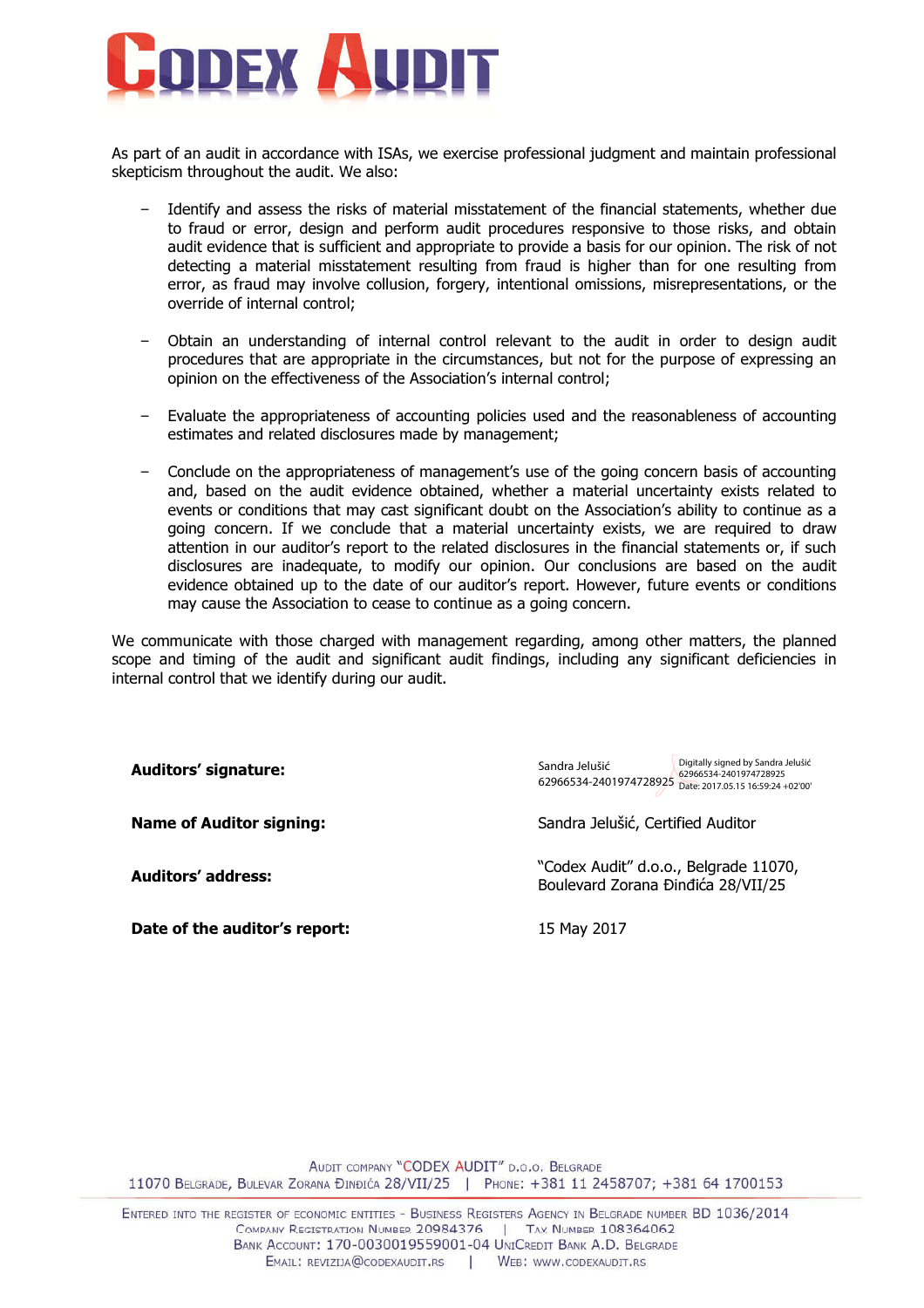(In RSD 000)

#### INCOME STATEMENT for the period

1 January 2016 - 31 December 2016

|                                                                                                                                                                                                                              |                                    |                                                                       | , זייט שטאו וו <b>צ</b>                                           |
|------------------------------------------------------------------------------------------------------------------------------------------------------------------------------------------------------------------------------|------------------------------------|-----------------------------------------------------------------------|-------------------------------------------------------------------|
|                                                                                                                                                                                                                              | <b>Note</b>                        | 2016                                                                  | 2015                                                              |
| <b>OPERATING REVENUE</b><br>Revenue from donations<br>Revenue from sales of services<br>Revenue from membership fees                                                                                                         | 3.1;5<br>3.5;6                     | 19,364<br>2,438                                                       | 16,701<br>584<br>130                                              |
|                                                                                                                                                                                                                              |                                    | 21,802                                                                | 17,415                                                            |
| <b>OPERATING EXPENDITURES</b><br>Costs of material and energy<br>Salary, salary compensations and other personal costs<br>Costs of material services<br>Depreciation<br>Costs of donations<br>Costs of non-material services | 7<br>8<br>9<br>3.6;4.1<br>10<br>11 | (319)<br>(9, 287)<br>(1,634)<br>(44)<br>(381)<br>(8,969)<br>(20, 634) | (394)<br>(6,976)<br>(3, 971)<br>(1, 368)<br>(6, 182)<br>(18, 891) |
| <b>OPERATING PROFIT / (LOSS)</b>                                                                                                                                                                                             |                                    | 1,168                                                                 | (1, 476)                                                          |
| Financial revenue<br>Financial expenditure                                                                                                                                                                                   | 3.2.<br>3.2.                       | 498<br>(96)                                                           | 311<br>(50)                                                       |
| <b>FINANCING PROFIT</b>                                                                                                                                                                                                      |                                    | 402                                                                   | 261                                                               |
| <b>BEFORE TAX SURPLUS OF REVENUE</b><br><b>OVER REGULAR OPERATION EXPENDITURE</b>                                                                                                                                            |                                    | 1,568                                                                 |                                                                   |
| <b>BEFORE TAX DEFICIT OF REVENUE</b><br><b>OVER REGULAR OPERATION EXPENDITURE</b>                                                                                                                                            |                                    |                                                                       | (1,215)                                                           |
| <b>TAX ON DIFFERENCE BETWEEN</b><br><b>REVENUE AND EXPENDITURE</b>                                                                                                                                                           | 3.3.                               |                                                                       |                                                                   |
| <b>NET SURPLUS OF REVENUE OVER</b><br><b>EXPENDITURE</b>                                                                                                                                                                     |                                    | 1,568                                                                 |                                                                   |
| <b>NET DEFICIT OF REVENUE OVER</b><br><b>EXPENDITURE</b>                                                                                                                                                                     |                                    |                                                                       | (1,215)                                                           |

These Financial Statements were approved by the Foundation's Management on 10<sup>th</sup> of April 2017.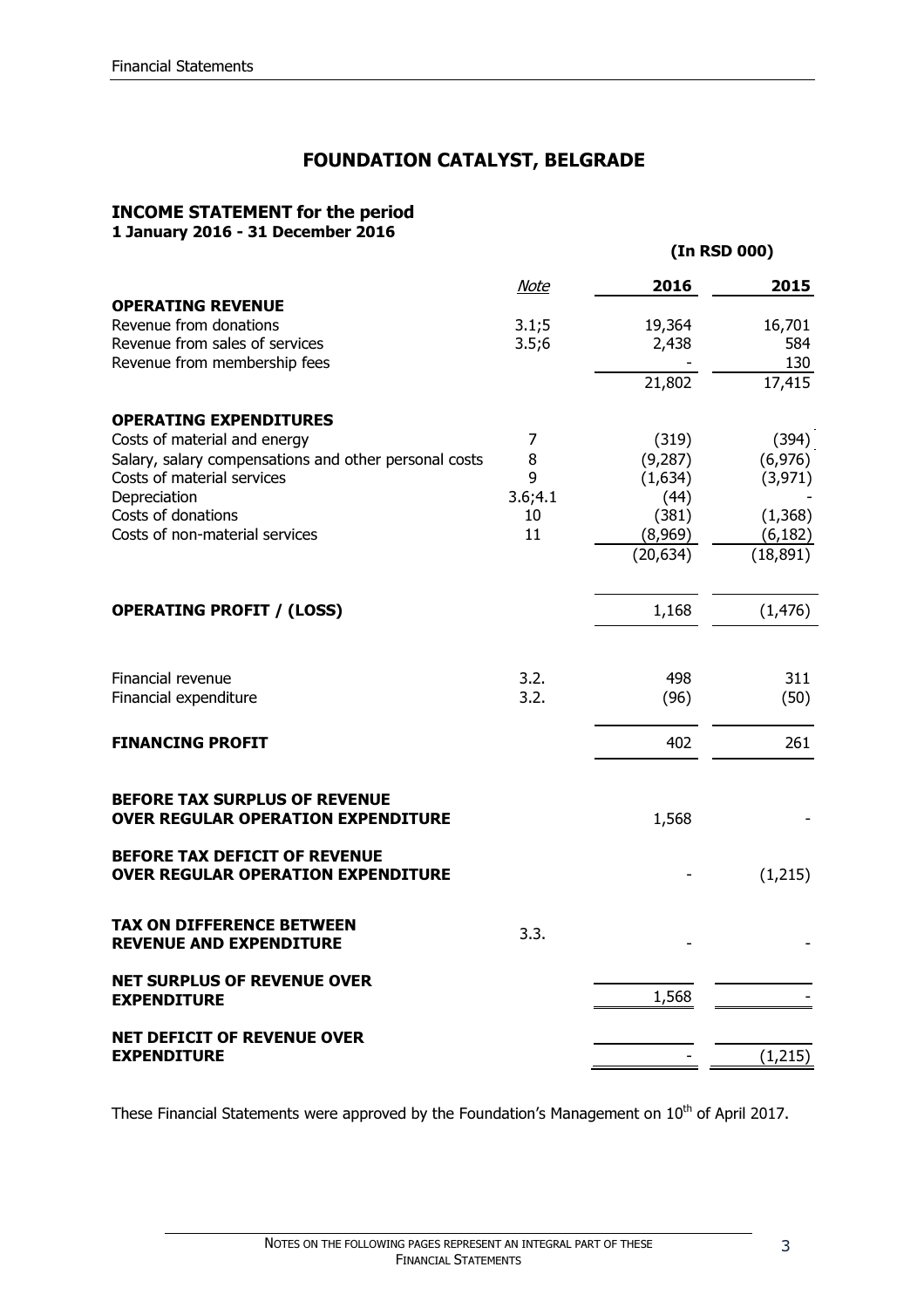## BALANCE SHEET as of 31 December 2016

|                                                                                             |             | (In RSD 000)        |                            |
|---------------------------------------------------------------------------------------------|-------------|---------------------|----------------------------|
| <b>ASSETS</b>                                                                               | <u>Note</u> | 31 December<br>2016 | <b>31 December</b><br>2015 |
| <b>Equipment</b>                                                                            | 3.7;12      | 1,025               |                            |
| <b>Current Assets</b><br>Prepayments<br>Cash and cash equivalents                           | 13          | 7,650               | 17<br>172                  |
| <b>Total Assets</b>                                                                         |             | 8,675               | 189                        |
| <b>LIABILITIES</b>                                                                          |             |                     |                            |
| <b>Capital</b><br>Prior years' retained earnings<br>Surplus of expenditures over the income |             | 1,568<br>(126)      | 1,089<br>(1,215)           |
| <b>Short - Term Liabilities</b><br>Other short-term liabilities<br>Deferred income          | 14          | 7,233               | 315                        |
| Loss exceeding equity                                                                       |             |                     | (126)                      |
| <b>Total Liabilities</b>                                                                    |             | 8,675               | 189                        |

These Financial Statements were approved by the Foundation's Management on 10<sup>th</sup> of April 2017.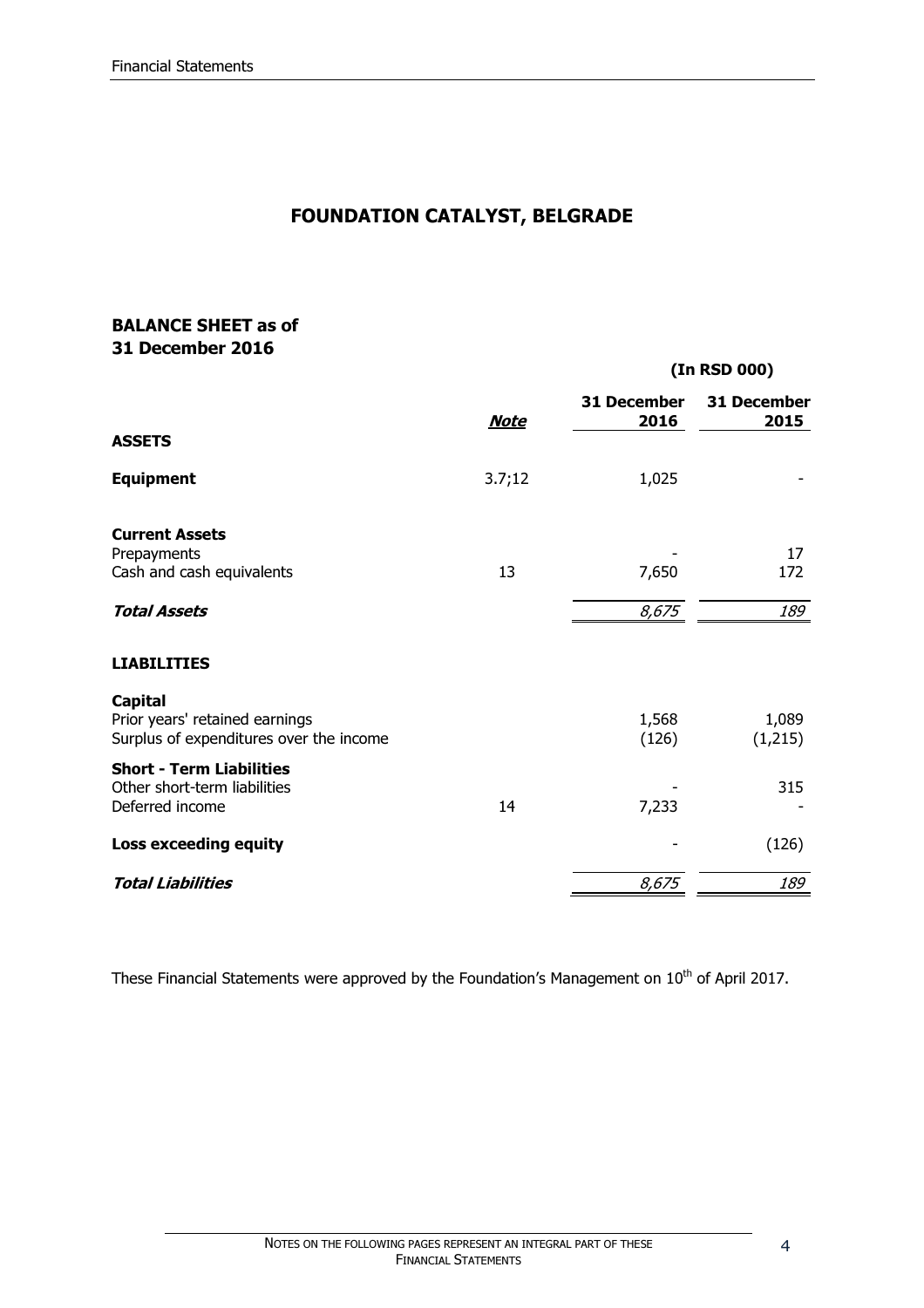#### NOTES TO FINANCIAL STATEMENTS 31 December 2016

#### 1. FOUNDATION AND ACTIVITY

Foundation Catalyst, Belgrade (hereinafter referred to as: 'the Foundation'), was founded on  $14<sup>th</sup>$  of August 2013, as a Foundation, with the aim of achieving the objectives in the field of philanthropy.

Objectives of the Foundation are:

- Supporting the development and strengthening of philanthropy from the domestic sources in the region (the Western Balkans territory);
- Launching a series of targeted, long-term regional initiatives for the development of philanthropy;
- Finding solutions for the growing needs of this developing sector.

The main goal of 'the Foundation' is to support the development and expansion of locally-sourced philanthropy and to increase knowledge exchange within the philanthropy community in Albania, Bosnia and Herzegovina, Croatia, Kosovo, Macedonia, Montenegro, and Serbia.

The Foundation's head office is in Belgrade, 38/1/23 Takovska Street.

The founders of 'the Foundation' are Aleksandra Vesić - Antić and Nathan Koeshall.

The registered Foundation representative is Aleksandra Vesić – Antić and the registered Foundation manager is Nathan Koeshall, with the residences in Belgrade, the Republic of Serbia.

Pursuant to the Law on Legacies and Foundations ('Official Gazette of RS' no 88/2010 and 99/2011 – state law), the foundation is defined as a legal entity that has no members or fixed assets, founded for the purpose of charitable attainment of a generally-beneficial cause that is not prohibited by the Constitution or law. On 14 August 2013, the Foundation was entered into the Legacy and Foundation Register of the Republic of Serbia's Business Registers Agency, as per the Decision number BZF 371/2013.

The Foundation's registered activity is 9499 – Activities of other membership organisations and 7490 – Other professional, scientific and technical activities. The Foundation Registry Number is 28826818 and the Tax Identification Number is 108190899.

The Foundation is classified as a micro legal entity.

On 31 December 2016 the Foundation had 9 full-time employees (31 December 2015 – 6 employees).

#### 2. BASIS FOR THE PREPARATION AND PRESENTATION OF FINANCIAL STATEMENTS AND ACCOUNTING METHOD

#### 2.1. Basis for the preparation and presentation of financial statements

Legal entities (including other legal entities, associations and foundations and legacies) and sole proprietors in the Republic of Serbia are obligated to maintain business records, perform recognition and measurement of assets and liabilities, revenues and expenditure, and perform preparation, presentation, delivery and disclosure of financial statements in conformity with the Law on Accounting (hereinafter referred to as 'the Law', published in the 'Official Gazette of RS', number 62/2013).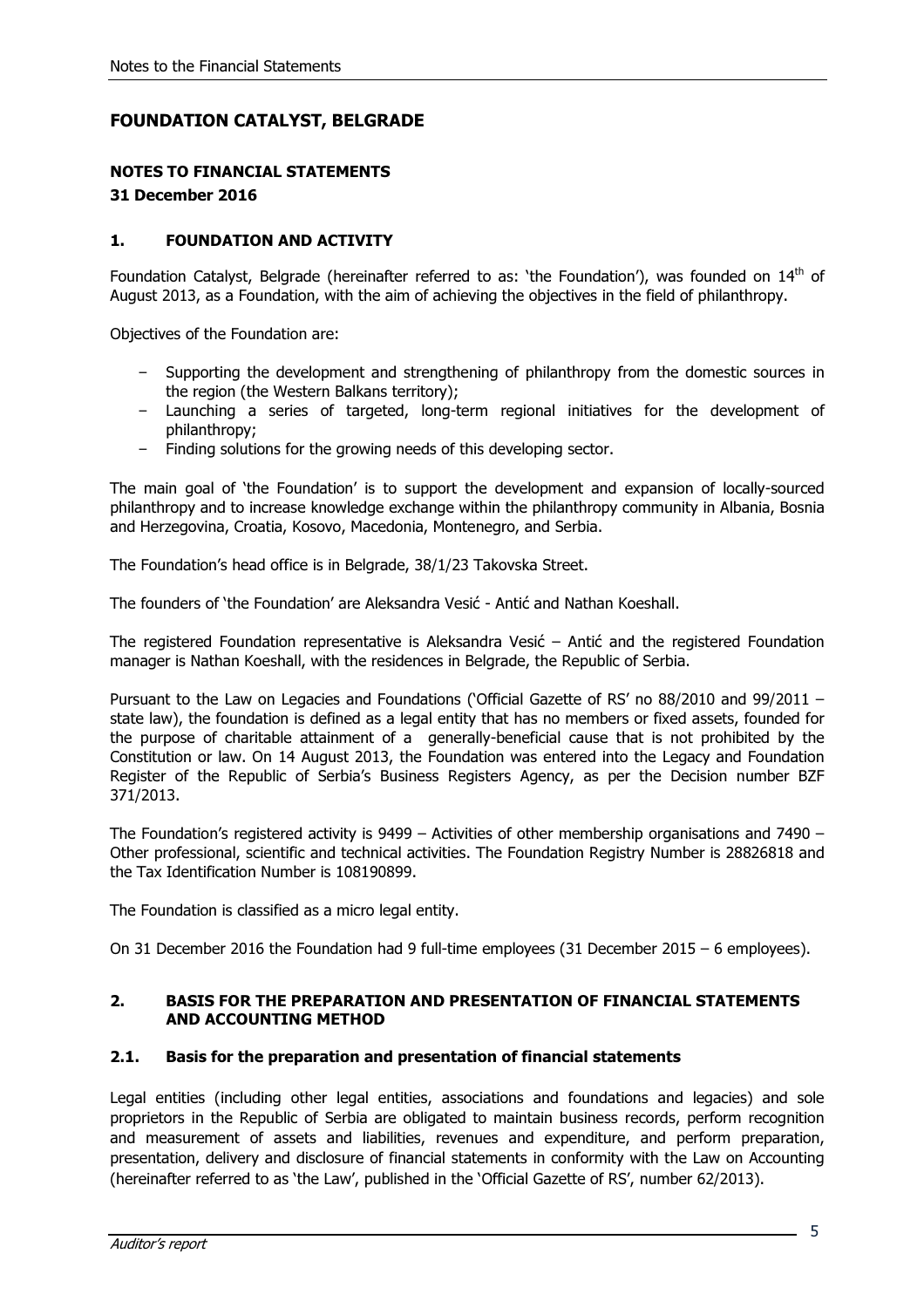The Foundation, as a micro legal entity is not obligated to apply the International Standards of Financial Reporting for Small and Medium-Sized Entities ('ISFR for SME').

Micro business entities, except for public companies, micro institutions, sole proprietors and other legal entities regardless of size are obligated to apply the Rulebook on recognition, valuation, presentation and disclosure of items in individual financial statements of micro and other legal entities ('Official Gazette of RS', no 118/13 and 95/14); however, they may decide to apply the International Standards of Financial Reporting for Small and Medium-Sized Entities.

By the Decision of the Republic of Serbia's Ministry of Finance on determining the translation of International Standards of Financial Reporting for Small and Medium-Sized entities ('Official Gazette of RS' no 117/2013), the translation of International Standards of Financial Reporting for Small and Medium-Sized Entities, approved and published by the International Accounting Standards Board – IASB in July 2009, was determined and published. By the transitional provisions of the Law, as well as by the above-mentioned Decision, it was prescribed that the application of International Standards of Financial Reporting for Small and Medium-Sized Entities was to begin with the financial statements prepared on 31 December 2014. Pursuant to paragraph 35.7 of International Standards of Financial Reporting for Small and Medium-Sized Entities, the Foundation performed an analysis and recognition of all assets and liabilities, whose recognition is required by International Standards of Financial Reporting for Small and Medium-Sized Entities. The performed recognition of assets and liabilities did not affect the previously reported balance of assets and liabilities.

The Foundation's Financial Statements are presented in the form prescribed by the Rulebook on form and content of financial statements for other legal entities ('Official Gazette of RS', no 137/2014). This Rulebook legally defines the forms of financial statements and content of items in forms, as well as the minimum content for the notes to financial statements.

In preparation of those financial statements, the Foundation applied accounting policies substantiated in the Note 3.

The Foundation's Financial Statements are expressed in RSD thousands. The Dinar represents the official reporting currency in the Republic of Serbia.

## 2.2. The first application of International Standards of Financial Reporting for Small and Medium-Sized Entities and its effects

The Foundation's Financial Statements are prepared in conformity with the accounting regulations of the Republic of Serbia and the International Standards of Financial Reporting for Small and Medium-Sized Entities.

In addition, pursuant to paragraph 35.7 of International Standards of Financial Reporting for Small and Medium-Sized Entities, an analysis and recognition have been performed of all assets and liabilities whose recognition is required by the International Standards of Financial Reporting for Small and Medium-Sized Entities.

The performed recognition of assets and liabilities, that is, the change of accounting policies, did not have effects on previously reported balances of assets and liabilities. The transition from the previously used framework of financial reporting to International Standards of Financial Reporting for Small and Medium-Sized Entities did not have an impact on financial position and financial performances reported by the Foundation.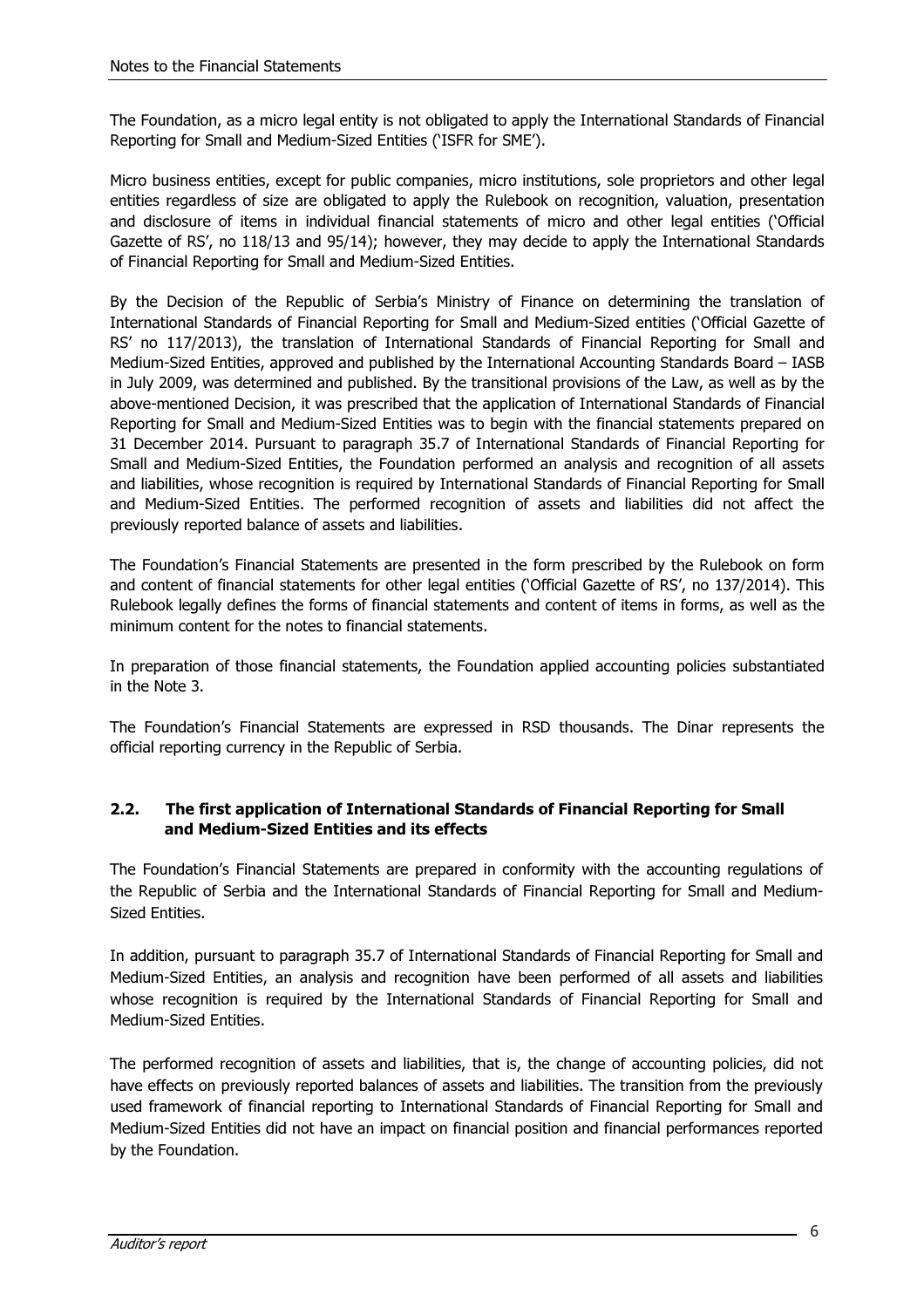#### 3. THE SUMMARY OF SIGNIFICANT ACCOUNTING POLICIES

#### 3.1. Revenue from donation

The value of assets obtained through donations is initially recorded as deferred revenue under liabilities, that is, under accruals and deferred revenue in the balance sheet, which is decreased and credited to the income statement, that is, recorded under revenue in the period when the costs related to the use of assets received from donations are recorded in the income statement.

Monetary donations whose purpose is not strictly defined, and which cover one financial period and whose purpose is to cover the Foundation's costs incurred in that period, are recorded within the revenue in the financial period in which they are received.

#### 3.2. Translation of foreign exchange amounts

Transactions effected in foreign currency are translated into RSD at the median exchange rate established at the inter-bank foreign exchange market ruling at the date of transaction.

Assets and liabilities expressed in foreign currency at the balance sheet date were translated into RSD at the median exchange rate established at the inter-bank foreign exchange market ruling at that date.

Foreign exchange gains and losses incurred in transactions in foreign currency and upon translation of balance sheet items recorded in foreign currency are charged or credited to the income statements, either as gains or losses based on foreign exchange differentials.

## 3.3. Income Tax and other taxes and contributions not contingent upon operating results

#### a) Current Income Tax

Income Tax represents the amount charged and paid pursuant to the Law on Income Tax in effect in the Republic of Serbia. Other legal entities, including foundations, pursuant to Article 1 of the Law, are subject to income tax if earning income derived from the sale of products on the market, or, providing services in exchange for compensation.

The current Income Tax represents the amount that is calculated by application of the prescribed 15% tax rate on the tax base determined in the tax balance. The tax base represents the amount of income before taxes, after deducting effects of reconciliation of revenue and expenditure, in conformity with the tax regulations of the Republic of Serbia, including deductions for the stipulated tax credits.

The Republic of Serbia's Law on Income Tax does not stipulate that the tax losses of the current period can be used as the basis for the return of the tax paid in the previous periods. However, tax losses from the current period reported in the tax balance can be used for deduction of the tax base of future financial periods, which are not to exceed five years. Tax losses incurred before 1 January 2010 can be transferred to the account of future gains within the period not exceeding ten years.

#### b) Deferred Income Tax

Deferred income tax is calculated by using the method for determining liabilities as per the balance sheet, for the temporary differences arising from the difference between the assets and liabilities' tax base in the balance sheet and their book value. The effective tax rates at the balance sheet date are used for determining the deferred amount of income tax. Deferred tax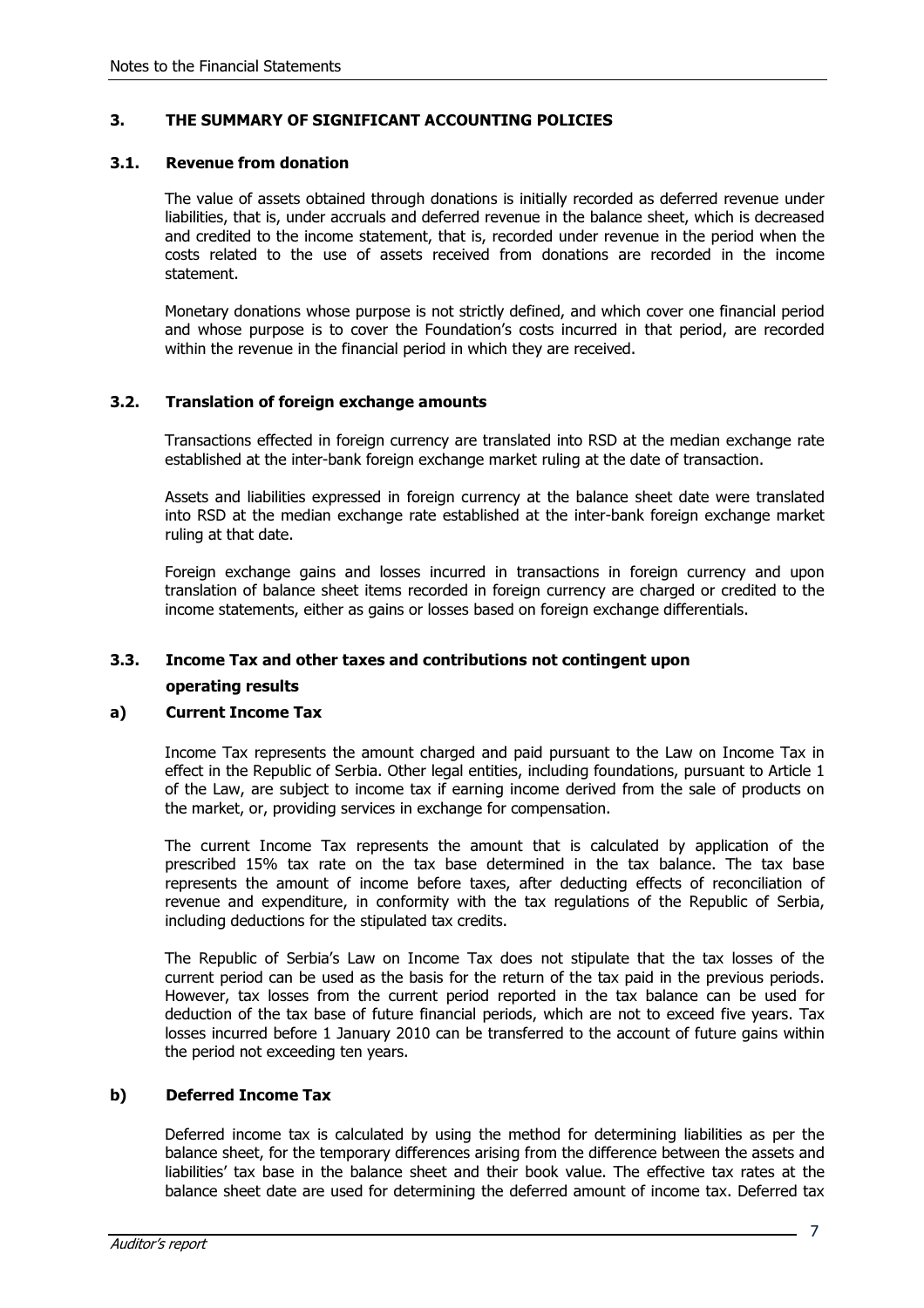liabilities are recognised for all taxable temporary differences. Deferred tax assets are recognised for all deductible temporary differences and the effects of transferred loss and tax credits on the tax balance, which can be transferred to the extent at which the taxable income, against which deferred tax assets can be used, will probably exist.

Deferred tax is charged or credited to income statement, except when it refers to items directly charged or credited to the capital, and in that case the deferred tax is also posted under the capital.

#### v) Taxes and contributions not contingent upon the operating results

Taxes and contributions not contingent upon operating results include property tax (also including the tax on received donations, Note 3.4), taxes and contributions borne by the employer, as well as the other taxes and contributions paid in accordance with the Republic, tax and general regulations. These taxes and contributions are reported under 'other operating expenditures'.

#### 3.4. Taxes on received donations

Pursuant to Article 14, paragraph 3 of the Law on Property Taxes ('Official Gazette no. 26/01, 45/02, 80/02, 135/04, 61/07, 5/09, 101/10, 24/11, 78/11, 57/12, 47/13 and 68/14), it has been prescribed that a gift tax is paid on received monetary assets, intellectual property rights and things, unless the individual value of received assets does not exceed RSD 100,000, or the right to tax exemption is prescribed by the Law or an international treaty.

Pursuant to Article 21 of the Law on Property Taxes, the Foundation is not subject to Gift Tax, i.e. does not pay the Gift Tax for the property inherited or received as a gift, that is, for the property that serves solely for the purpose of attaining the objective for which the Foundation was founded.

Pursuant to Article 7 of the Law on Legacies and Foundations, the assets that the Foundation obtained gratuitously (voluntary contributions, gifts, donations, financial subventions, legacies, etc.), are exempted from taxes prescribed by Law.

#### 3.5. Tax on surplus of income over the expenditures earned on the market

Pursuant to Article 44 of the Law on Income Tax ('Official Gazette no. 25/01, 80/02, 43/03, 84/04, 18/10, 101/11, 119/12, 47/13, 108/13, 68/14, 142/14 and 91/15), it has been prescribed that the non-profit organization frees of income tax for the tax period in which the surplus of income over expenditure does not exceed 400,000 dinars, provided that:

1) not distributed the surplus to its founders, members, directors, employees or persons associated with them;

2) the annual amount of personal income that is paid to employees, directors and related parties does not exceed twice the amount of average annual salary per employee in the year for which the right to tax exemption, by the Republic agency in charge of statistics;

3) does not allocate assets to the benefit of its founders, members, directors, employees or related entities;

4) that there is not a monopoly or a dominant position on the market in terms of the law governing the protection of competition.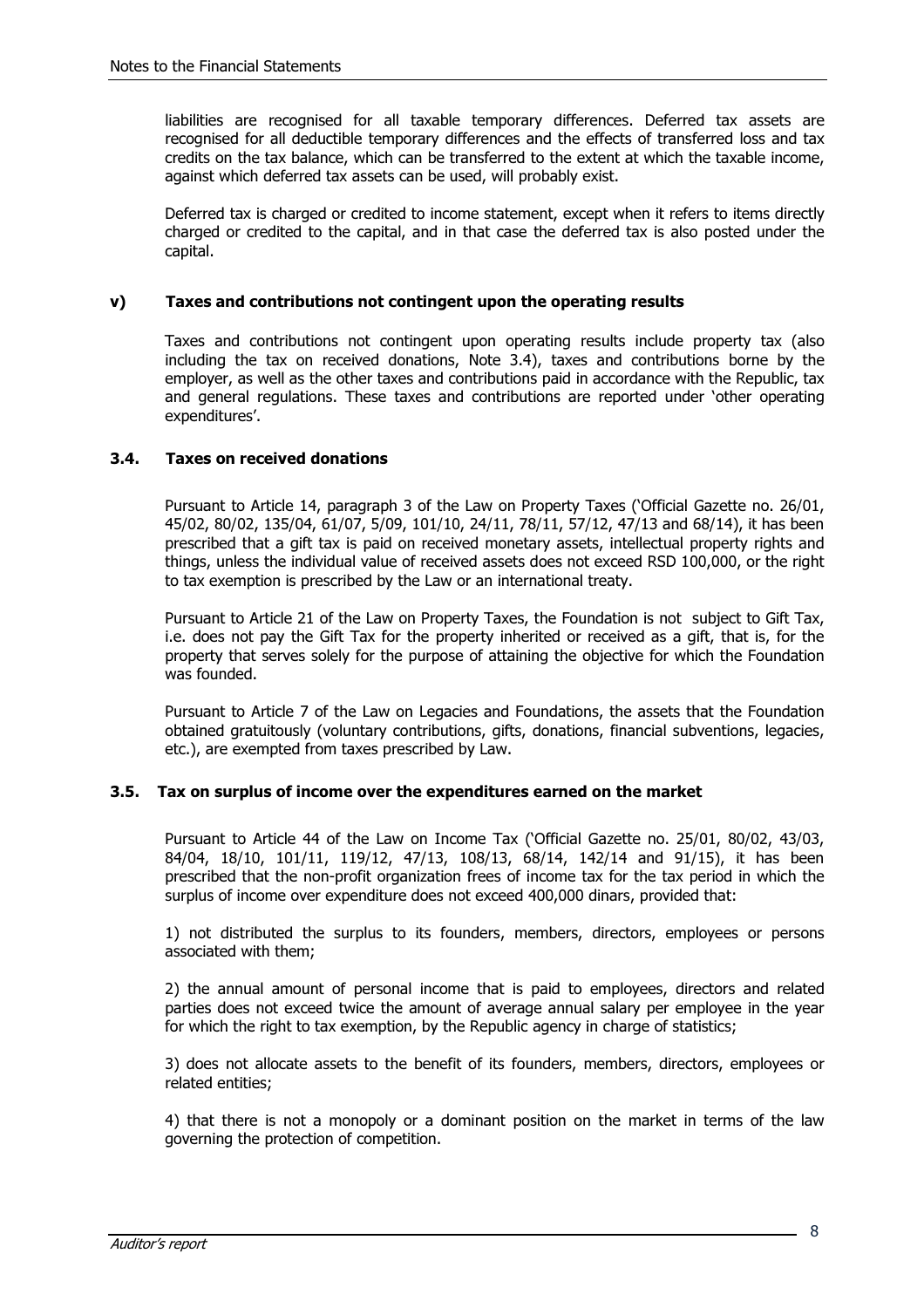#### 3.6. Employee benefits

#### a) Taxes and contributions to employee social security funds

Pursuant to regulations applied in the Republic of Serbia, the Foundation is subject to taxes and contributions paid to tax authorities and state funds providing employee social security. These liabilities include taxes and contributions borne by employer, in the amounts calculated at the rates stipulated by legal regulations. In addition, the Foundation is obligated to deduct contributions from the employee gross salaries, and pay the deducted amounts on their behalf to the funds. Taxes and contributions borne by the employer and taxes and contributions borne by employees are charged to the income statement of the period they refer to.

#### b) Liabilities based on severance pay

In accordance with the regulations applied in the Republic of Serbia, the Foundation is obligated to provide severance pay to its employees upon retirement in the amount of three average gross salaries earned in the Republic of Serbia in the month preceding the month of payment of severance pay, where the paid severance pay cannot be lower than one and a half average salary per employee employed in the Foundation in the month preceding the month of payment of severance pay, or, one and a half average salary earned through an economic activity in the Republic of Serbia in the month preceding the month of payment of severance pay, if more favourable for the employee.

The Foundation did not make provisions based on the current value of future costs of severance pays, unused annual leaves and other employee compensations. The Management estimates that the amounts calculated on that basis would not have materially significant effects on the Foundation's financial statements.

#### 3.7. Equipment

Equipment is recorded at purchase cost. The purchase cost consists of the value in a supplier's invoice, increased for the costs directly attributed to the acquisition and the costs of bringing the asset into its working condition.

Depreciation of equipment is calculated by use of the straight-line method against the equipment's purchase cost, by means of application of the following annual rates, with a view to a complete write-off of assets in the course of their useful life:

| Computers and computer equipment | 10 %   |
|----------------------------------|--------|
| Furniture and other equipment    | 10 %   |
| Telephone equipment              | $15\%$ |

Depreciation of equipment begins upon an asset's activation.

#### 3.8. Financial instruments

Financial assets and liabilities are recorded in the Foundation's Balance Sheet, from the moment when the Foundation becomes bound to the instrument by contractual provisions.

Financial assets cease to be recognised when the Foundation loses control over contractual rights to those instruments, which occurs when the rights to use the instruments are realised, expired, abandoned or ceded. A financial liability ceases to be recognised when the Foundation discharges the obligation or when the payment obligation stipulated by the agreement is abolished or expires.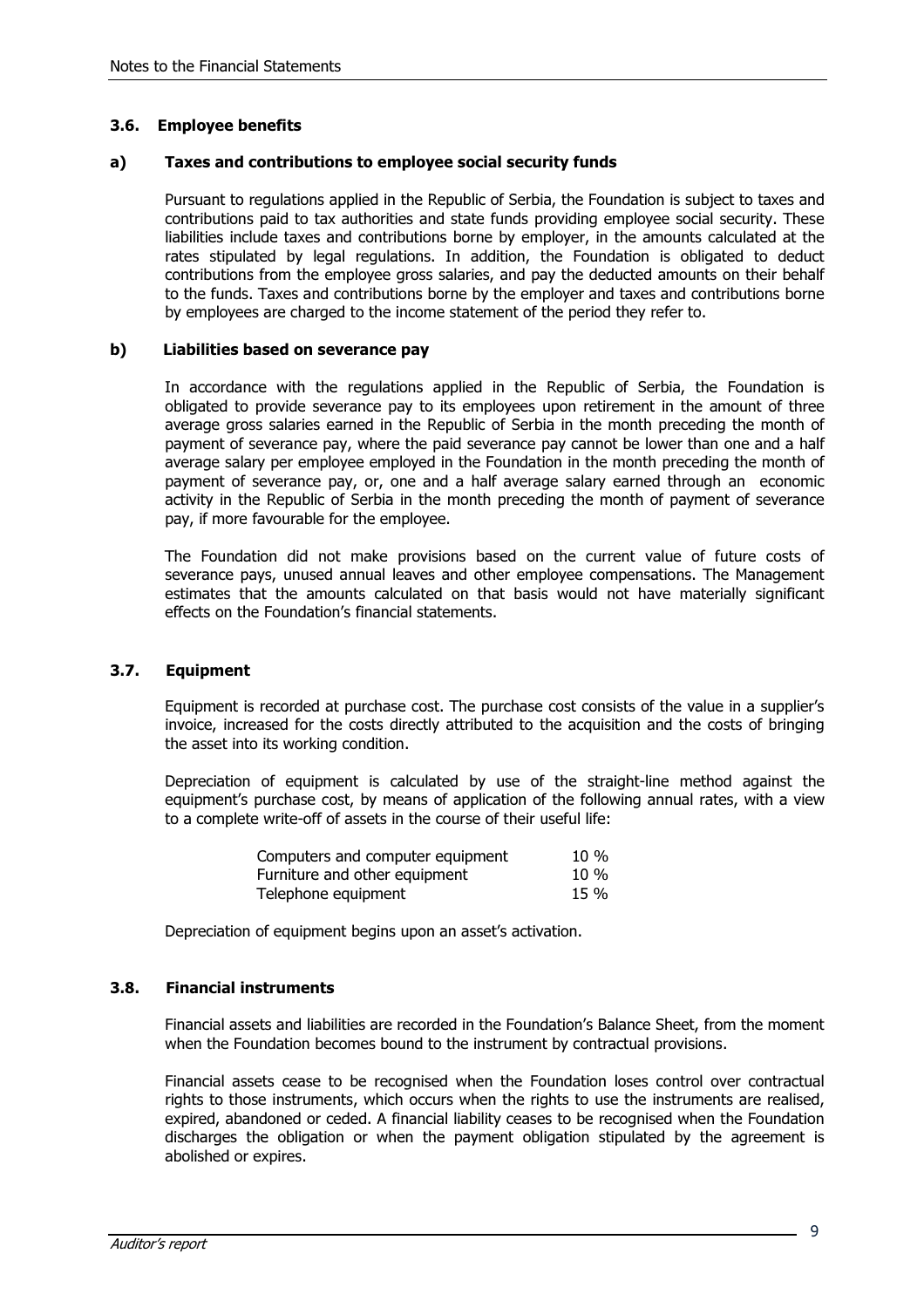#### a) Cash and cash equivalents

Cash and cash equivalents are estimated at their nominal value.

#### b) Operating liabilities

Accounts payable are estimated at their nominal value.

#### 4. SUMMARY OF SIGNIFICANT ACCOUNTING ESTIMATES

Presentation of financial statements requires from the Foundation Management to use the best possible estimates and reasonable assumptions, which have an effect on the presented values of assets and liabilities, as well as to disclose the contingent receivables and liabilities at the date of preparation of financial statements, and to disclose the revenue and expenditure during the reporting period. These estimates and assumptions are based on information available at the date of preparation of financial statements.

The key estimates and assumptions related to the future, along with other sources of estimation at the balance sheet date, are presented in the following part of the Report.

#### 4.1. Depreciation and depreciation rates

The depreciation calculation and applied depreciation rates are based on a projected economic life expectancy of equipment and intangible assets. Once a year, the Foundation estimates the economic life expectancy based on current projections.

#### 4.2. Deferred tax assets and liabilities

Given the activity of the Foundation as a legal entity that has no members or fixed assets, as well as the Management's estimates that calculation of deferred tax assets and liabilities based on temporary differences arising from a different recognition of intangible assets and equipment in financial statements and for the tax purposes is immaterial, the said deferred tax assets and liabilities were not calculated or reported in those financial statements.

#### 4.3. Provisions for employee benefits

As underlined in the note 3.6.(b), pursuant to regulations in effect in the Republic of Serbia, the Foundation is obligated to provide severance pay to retiring employees, when the stipulated requirements are met. The Foundation Management estimates that current value of liabilities based on severance pay is not materially significant for the financial statements in their entirety; therefore, provisions on the basis of severance pay were not made in these financial statements.

#### 5. REVENUE FROM DONATIONS

|                        | In RSD 000 for the year<br>ending on 31 December |        |
|------------------------|--------------------------------------------------|--------|
|                        |                                                  |        |
| Revenue from donations | 19 364                                           |        |
|                        | 19,364                                           | 16.701 |

Revenue from donations earned in the total amount of 19,364 thousand RSD (in 2015: 16,701 thousand RSD), refers to monetary donations approved by Mott Foundation, The Balkan Trust for Democracy – a Project of the German Marshall Fund, US AID, TRAG Foundation, Foundation Ana i Vlade Divac, Frederick Mulder Foundation and other Donors, intended for financing several projects during 2016. The Revenue is recognised in the amount of incurred costs.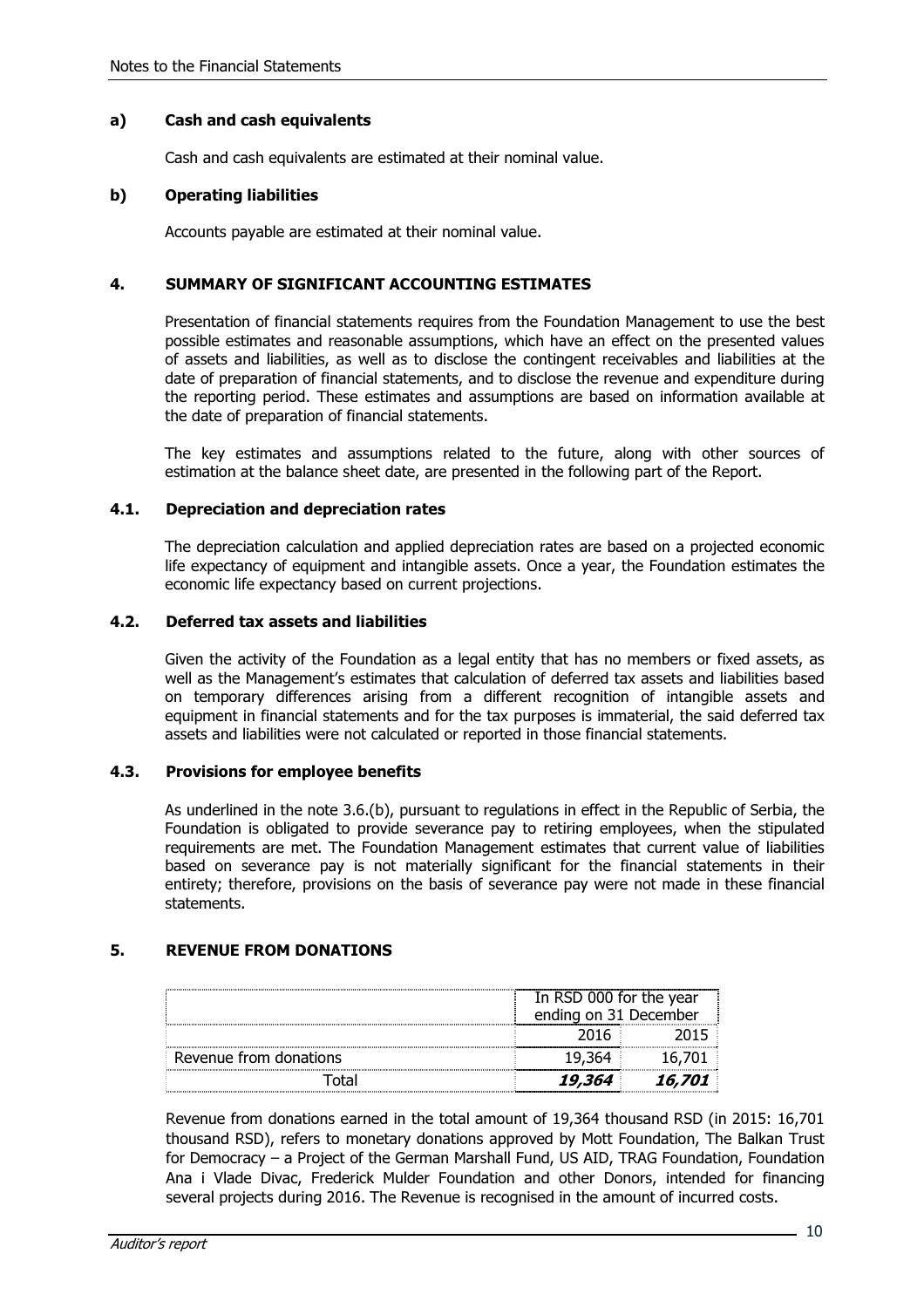#### 6. REVENUE FROM SALES OF SERVICES

|                                | In RSD 000 for the year<br>ending on 31 December |  |
|--------------------------------|--------------------------------------------------|--|
|                                |                                                  |  |
| Revenue from sales of services |                                                  |  |
|                                | 2.438                                            |  |

 Revenue from sales of services in the total amount of 2,438 thousand RSD (in 2015: 584 thousand RSD), refers to preparation, implementation and documentation of the workshops that took place in Bratislava and Vienna; submission of the narrative report on the percentage tax designation considered in Serbia; designing and planning the TASCO regional event on corporate social responsibility with particular focus on corporate and individual philanthropy.

#### 7. COSTS OF MATERIAL AND ENERGY

|                              | In RSD 000 for the year<br>ending on 31 December |  |
|------------------------------|--------------------------------------------------|--|
|                              |                                                  |  |
| Costs of material and energy |                                                  |  |
|                              |                                                  |  |

#### 8. COSTS OF SALARIES, SALARY COMPENSATIONS AND OTHER PERSONAL EXPENSES

|                                                                                                            | In RSD 000 for the year<br>ending on 31 December |      |
|------------------------------------------------------------------------------------------------------------|--------------------------------------------------|------|
|                                                                                                            | 2016                                             | 2015 |
| Costs of gross salaries                                                                                    | 7.112                                            |      |
| Costs of taxes and contribution on salaries and<br>fringe benefits paid by employer and fringe<br>benefits | 1,185                                            |      |
| Costs of compensations based on temporary<br>service contracts                                             | 314                                              |      |
| Costs of compensations based on author's work<br>contract                                                  |                                                  |      |
| Other personal expenses and compensations                                                                  | 666                                              |      |
| Total                                                                                                      | 9.287                                            |      |

#### $9.$ 9. COSTS OF MATERIAL SERVICES

|                                                                              | In RSD 000 for the year<br>ending on 31 December |  |
|------------------------------------------------------------------------------|--------------------------------------------------|--|
|                                                                              | 2016                                             |  |
| Costs of transport, postal and telecom services                              | 343                                              |  |
| Maintenance costs                                                            | 213                                              |  |
| Rental costs                                                                 |                                                  |  |
| Costs of advertising and marketing for the<br>purpose of foundation activity |                                                  |  |
| Costs of other production services                                           |                                                  |  |
| Total                                                                        |                                                  |  |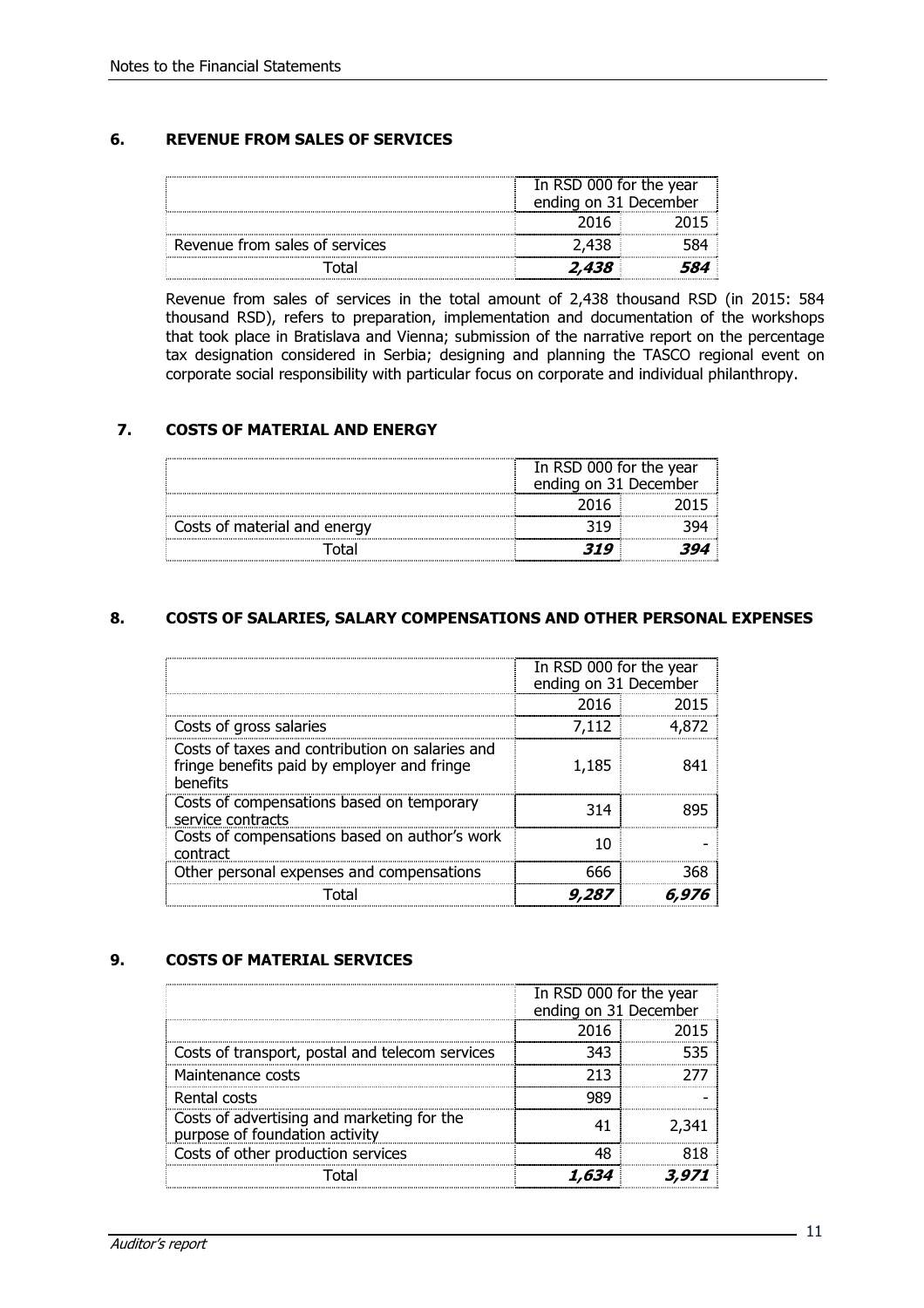#### 10. COST OF DONATIONS

 Costs of donations, in the amount of 381 thousand RSD (in 2015: 1,368 thousand RSD), refers to Contracts on donations between the Foundation and the Associations: "Dečiji centar" Zaječar, "Centar za prevenciju kriminala i postpenalnu pomoć NEOSTART", Belgrade, "Pokretni alternativni teatar omladine Smederevo – PATOS", Smederevo and "Mladi ambasadori", Niš.

#### 11. COSTS OF NON-MATERIAL SERVICES

|                                               | In RSD 000 for the year<br>ending on 31 December |              |
|-----------------------------------------------|--------------------------------------------------|--------------|
|                                               | 2016                                             | 2015         |
| Consulting services                           | 2,519                                            | 5,862        |
| Costs of services of entering in the database | 2,230                                            |              |
| Costs of social activities $-$ clipping       | 2,028                                            |              |
| <b>Training costs</b>                         | 770                                              |              |
| Entertainment                                 | 553                                              | ノく           |
| Web site maintenance                          | 298                                              |              |
| <b>Accounting services</b>                    | 170                                              |              |
| Costs of other non-material services          | 131                                              |              |
| Legal services                                | 125                                              |              |
| Payment operation                             | 75                                               | 43           |
| Memberships fee, taxes                        | 56                                               | яn           |
| Insurance premium costs                       | 14                                               |              |
| Total                                         | 8,969                                            | <i>6,182</i> |

## 12. EQUIPMENT

| Purchase value:                      |       |
|--------------------------------------|-------|
| 1 January 2016                       |       |
| Purchased in 2016                    | 1,069 |
| 31 December 2016                     |       |
| Cumulated depreciation:              |       |
| 1 January 2016                       |       |
| Depreciation for 2016                |       |
| 31 December 2016                     |       |
| Present value as of 31 December 2016 |       |
| Present value as of 31 December 2015 |       |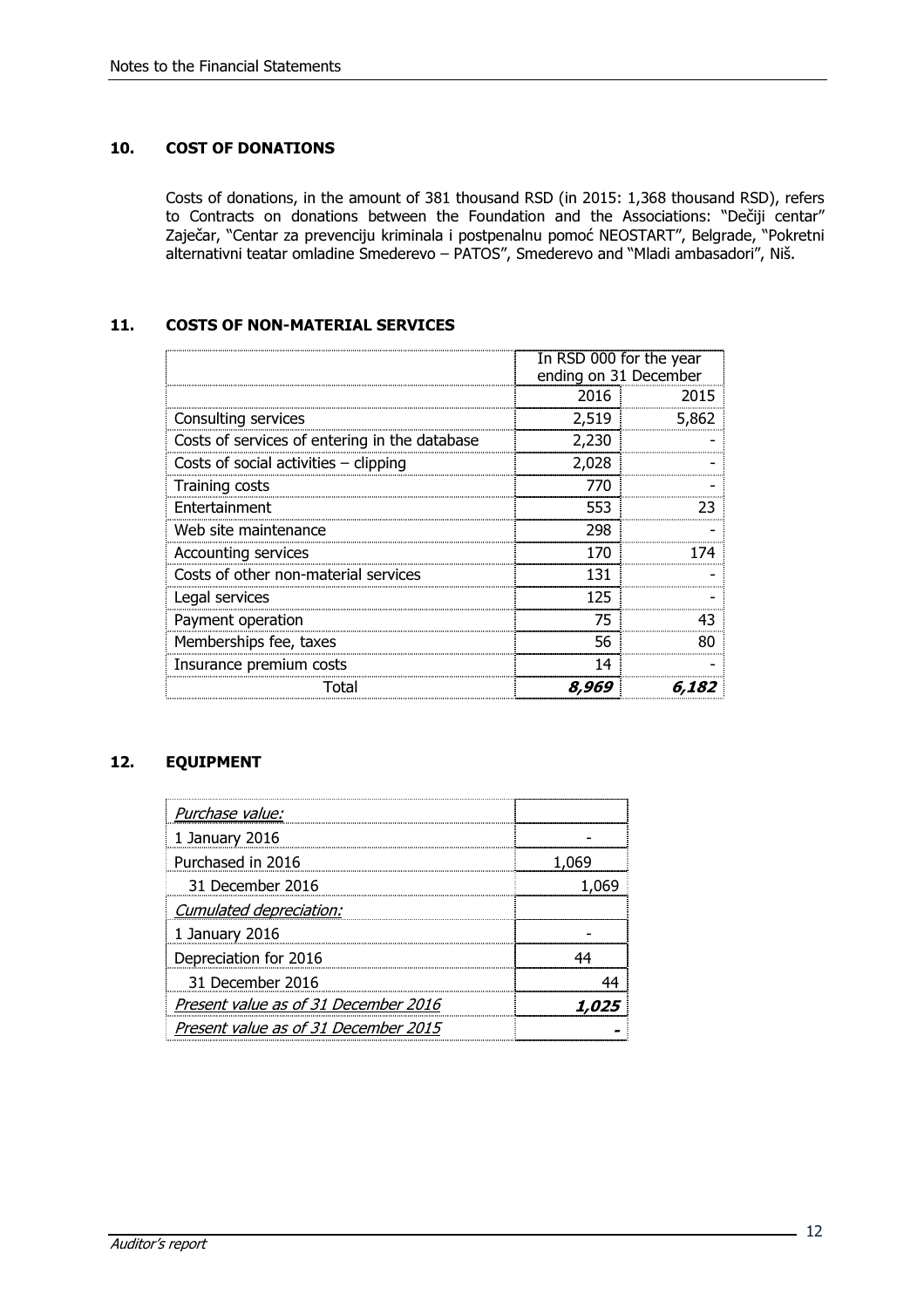#### 13. CASH AND CASH EQUIVALENTS

|                       | 31 December   31 December |  |
|-----------------------|---------------------------|--|
|                       | 2016                      |  |
| Current accounts:     |                           |  |
| - in RS dinar         |                           |  |
| - in foreign exchange | 6.642                     |  |
|                       | 7.650                     |  |

#### 14. DEFERRED INCOME

|                                     | - 31 December - 31 December |  |
|-------------------------------------|-----------------------------|--|
|                                     |                             |  |
| Deferred revenue based on donations |                             |  |
|                                     |                             |  |

Movement on the account 'deferred revenue from donations' is as follows:

|                           |          | 31 December 31 December |
|---------------------------|----------|-------------------------|
|                           | 2016     |                         |
| Balance as of 1 January   |          |                         |
| Donations during the year | 26,269   |                         |
| Realised donations        | (19,036) |                         |
| Balance as of 31 December | 7,233    |                         |

#### 15. COMMITMENTS

The Foundation's commitments arising from the Agreement on Lease of Business Premises are as follows:

|                                                       | 31 December |
|-------------------------------------------------------|-------------|
|                                                       |             |
| Not exceeding one year                                |             |
| Longer than one year, but not exceeding five<br>vears |             |
| . ntal                                                |             |

#### 16. CONTINGENT LIABILITIES

On 31 December 2016, to the best of the Management's knowledge, the Foundation did not pursue any lawsuits as a defendant, outcome of which could have negative effects on the Foundation's activities in the following period.

#### 17. FOREIGN EXCHANGE RATE

The median foreign exchange rates, established at the inter-bank exchange market, applied for

the translation of foreign exchange items into RSD, were the following for the major foreign